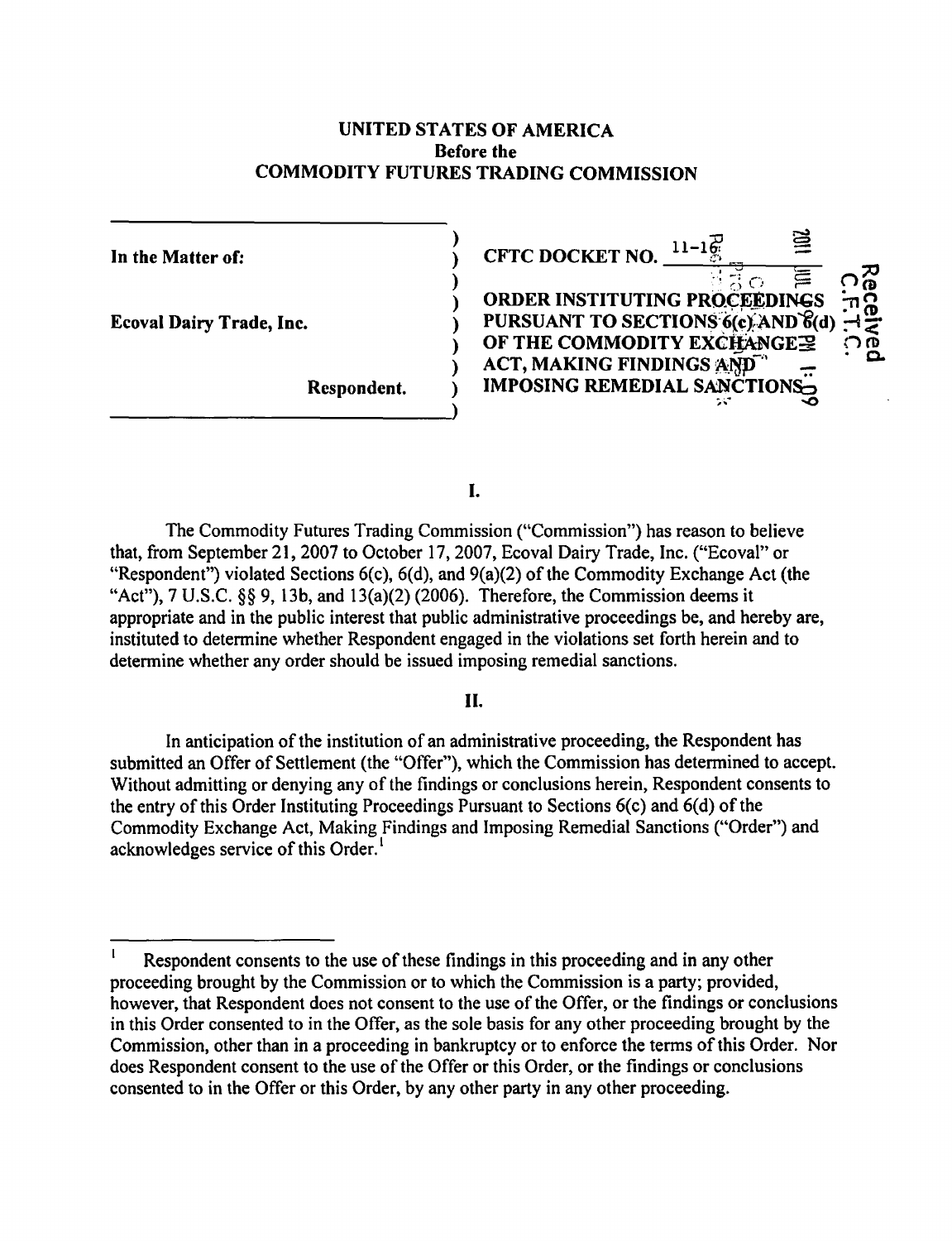## III.

The Commission finds the following:

## A. SUMMARY

During the period from September 21, 2007 through October 17, 2007 (the "Relevant" Period"). Ecoval attempted to manipulate the daily settlement prices of each of the Chicago Mercantile Exchange ("CME") Non Fat Dry Milk ("NFDM") monthly commodity futures contracts for December 2007 through July 2008. Ecoval executed various trading strategies on the electronic market trading platform, Globex, with the intent to "push" the prices of these NFDM futures contracts higher so Ecoval could potentially establish a large short position in these NFDM futures contracts at higher prices.

## B. RESPONDENT

Ecoval Dairy Trade, Inc. is a Pennsylvania corporation with its principal place of business located in Wayne, Pennsylvania. During the Relevant Period, Ecoval, a company of less than twenty employees, bought and sold physical dairy commodities, domestically and internationally, and regularly traded various dairy commodity futures contracts, including NFDM. Ecoval has never been registered with the Commission in any capacity.

# C. FACTS

During the Relevant Period, the NFDM futures market was illiquid and thinly traded. It carried an average total open interest across all of its twenty-four contract months of approximately 100 to 150 contracts. During the Relevant Period, market conditions reflected a disparity between near month NFDM futures prices and cash prices. The CME began electronic trading of NFDM futures contracts through Globex beginning on September 17, 2007. From this date forward, NFDM futures trading could be performed either electronically or in the trading pit, although the overwhelming majority of NFDM futures trading occurred in the electronic market. In fact, during the Relevant Period, there was minimal bid and offer activity in the pit, with only one NFDM trade occurring in the pit, and only twelve market participants active in the electronic market. This NFDM futures contract is cash-settled.

Starting on September 21,2007, Ecoval, by and through its employees, formulated a strategy, explained in several emails, stating its intent to try to "push" NFDM futures contracts higher than existing market forces dictated so Ecoval could potentially establish large short positions in monthly NFDM futures contracts at higher prices. For example, Ecoval stated that it was, "trying to push the market a bit higher in order to get a higher sales prices [sic];" "[in] NFDM, we're adding shorts but trying to obtain a higher price;" and "[s]till selling short NFDM but at higher prices, we're trying to push the market higher in order to obtain a better sales price for 2008."

Ecoval attempted to manipulate the NFDM market by utilizing various trading strategies, including, but not limited to, the following: I) executing trades by "lifting" offers, and then immediately bidding a higher price than just paid in the trade; 2) placing both bids and offers above prevailing market prices across multiple contract months in order to establish higher price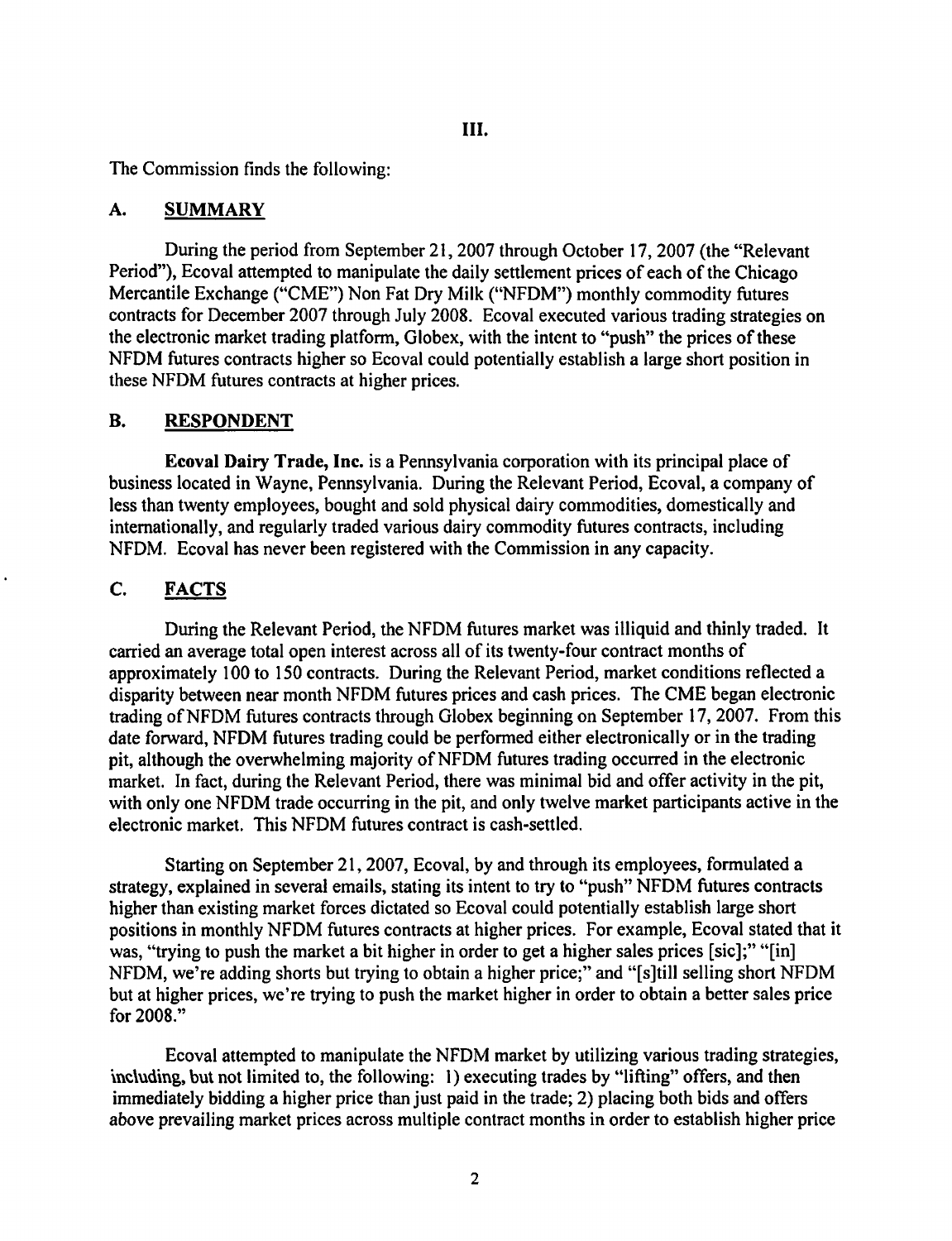ranges in the market; 3) consistently placing bids above the opening price or the prevailing price across multiple contracts; and 4) bidding, and then quickly cancelling the bids, without the intent to have the bids filled.

Ecoval engaged in the foregoing conduct with the intent to affect the daily settlement prices of December 2007 through July 2008 NFDM futures contracts so Ecoval could potentially establish a large short position in these same NFDM futures contracts at higher prices.

## D. LEGAL DISCUSSION

Section  $9(a)(2)$  of the Act makes it unlawful for "[a]ny person to manipulate or attempt to manipulate the price of any commodity in interstate commerce, or for future delivery on or subject to the rules of any registered entity...." 7 U.S.C.  $\S$  13(a)(2) (2006). Sections 6(c) and  $6(d)$  of the Act, 7 U.S.C. §§ 9 and 13b (2006), authorize the Commission to serve a complaint and provide for the imposition of, among other things, civil monetary penalties and cease and desist orders if the Commission has reason to believe that "any person . . . has manipulated or attempted to manipulate the market price of any commodity... for future delivery on or subject to the rules of any registered entity  $\ldots$  or otherwise is violating or has violated any of the provisions of [the] Act. ..."

The following elements are required to prove an attempted manipulation: (I) an intent to affect the market price of a commodity; and (2) an overt act in furtherance of that intent. *See In re Hohenberg Bros. Co.,* [1975-1977 Transfer Binder] Comm. Fut. L. Rep. (CCH) [20,271 at 21,477 (CFTC Feb. 18, 1977); *CFTC v. Bradley,* 408 F. Supp. 2d 1214, 1220 (N.D. Okla. 2005). "Intent is the essence of manipulation...the intent of the parties is the determinative element in a punishable manipulation....It is the intent of the parties which separates otherwise lawful business conduct from unlawful manipulative activity." *In re Indiana Farm Bureau [1982-1984* Transfer Binder] Comm. Fut. L. Rep. (CCH) 21,796 at 27,282-27,283 (CFTC Dec. 17, 1982). Proof of manipulative intent will most often be circumstantial in nature and thus it often can be shown inferentially from the conduct of the accused. *Indiana Farm Bureau*, 1 21,796 at 27,283. The type of conduct alleged can be based on a particular trading strategy. *CFTC* v. *Amaranth Advisors, LLC,* 554 F. Supp. 2d 523,531 (S.D.N.Y. 2008). "Because every transaction signals that the buyer and seller have legitimate economic motives for the transaction, if either party lacks that motivation, the signal is inaccurate. Thus, a legitimate transaction combined with an improper motive is commodities manipulation." *In re Amaranth Natural Gas Commodities Litigation,* 587 F. Supp. 2d 513, 534 (S.D.N.Y. 2008).

During the Relevant Period, Ecoval, by and through its employees, used various trading strategies in an attempt to "push" the NFDM futures market higher with the intent to affect the daily settlement prices in certain NFDM futures contracts.<sup>2</sup>

<sup>2</sup> *See In re DiPlacido,* [2007-2009 Transfer Binder] Comm. Fut. L. Rep. (CCH) 30,970 at 62,484 (CFTC Nov. 5,2008) ("[S]ettlement prices are market prices that can be manipulated.").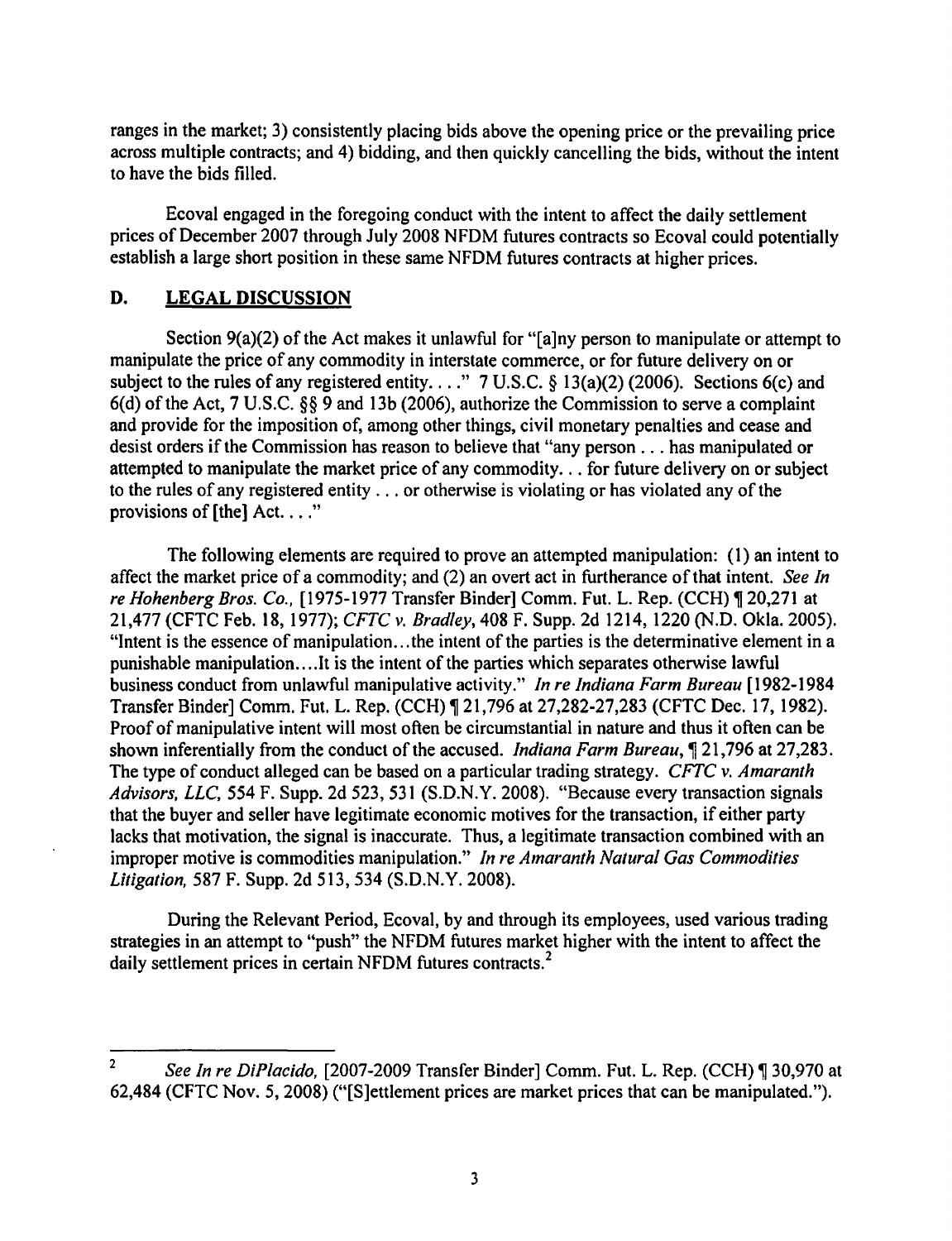By this conduct, Ecoval, through the acts of its employees, violated Sections  $6(c)$ ,  $6(d)$ , and  $9(a)(2)$  of the Act.<sup>3</sup>

#### IV.

## FINDINGS OF VIOLATIONS

The Commission finds that, during the Relevant Period, Ecoval violated Sections 6(c), 6(d), and  $9(a)(2)$  of the Act, 7 U.S.C. §§ 9, 13b, and 13(a)(2) (2006), by attempting to manipulate the daily settlement prices for the December 2007 through July 2008 NFDM futures contracts.

#### V.

#### OFFER OF SETTLEMENT

Respondent has submitted the Offer in which it, without admitting or denying the findings and conclusions herein: acknowledges receipt of service of this Order; admits the jurisdiction of the Commission with respect to all matters set forth in this Order and for any action or proceeding brought or authorized by the Commission based upon violations of or for enforcement of this Order; and waives the filing and service of a complaint and notice of hearing, a hearing, all post-hearing procedures, judicial review by any court, any and all objections to the participation by any member of the Commission's staff in the Commission's consideration of the Offer, any claim of Double Jeopardy based upon the institution of this proceeding or the entry in this proceeding of any order imposing a civil monetary penalty or any other relief, any and all claims that it may possess under the Equal Access to Justice Act, 5 U.S.C.  $\S$  504 (2006) and 28 U.S.C.  $\S$  2412 (2006), and/or the rules promulgated by the Commission in conformity therewith, Part 148 of the Commission's Regulations, 17 C.F.R. §§ 148.1-30 (2010), relating to, or arising from, this proceeding or the entry in this proceeding of any order imposing a civil monetary penalty or any other relief, and any and all claims that it may possess under the Small Business Regulatory Enforcement Fairness Act of 1996, Pub. L. No. 104-121, §§ 201-253, 110 Stat. 847, 857-868 (1996), as amended by Pub. L. No. 110-28, § 8302, 121 Stat. 112,204-205 (2007), relating to, or arising from, this proceeding.

Respondent stipulates that the record basis on which this Order is entered consists solely ofthe findings contained in this Order to which Respondent has consented in the Offer. Respondent consents to the Commission's issuance of this Order. Pursuant to the Offer, Respondent agrees and consents, solely on the basis of the Offer, to entry of this Order that: makes findings by the Commission that Respondent violated Sections 6(c), 6(d), and 9(a)(2) of the Act, 7 U.S.C. §§ 9, 13b, and 13(a)(2) (2006); orders Respondent to cease and desist from

<sup>3</sup> Ecoval is liable for the actions of its employees who acted as its employee and/or agent in trading on behalf of Ecoval. Under Section  $2(a)(1)(B)$  of the Act, 7 U.S.C. §  $2(a)(1)(B)$  (2006), and Regulation 1.2, 17 C.F.R. § 1.2 (2010), the act, omission, or failure of any official, agent or other person acting for any individual, association, partnership, corporation, or trust within the scope of his employment or office shall be deemed the act, omission, or failure of such individual, association, partnership, corporation or trust.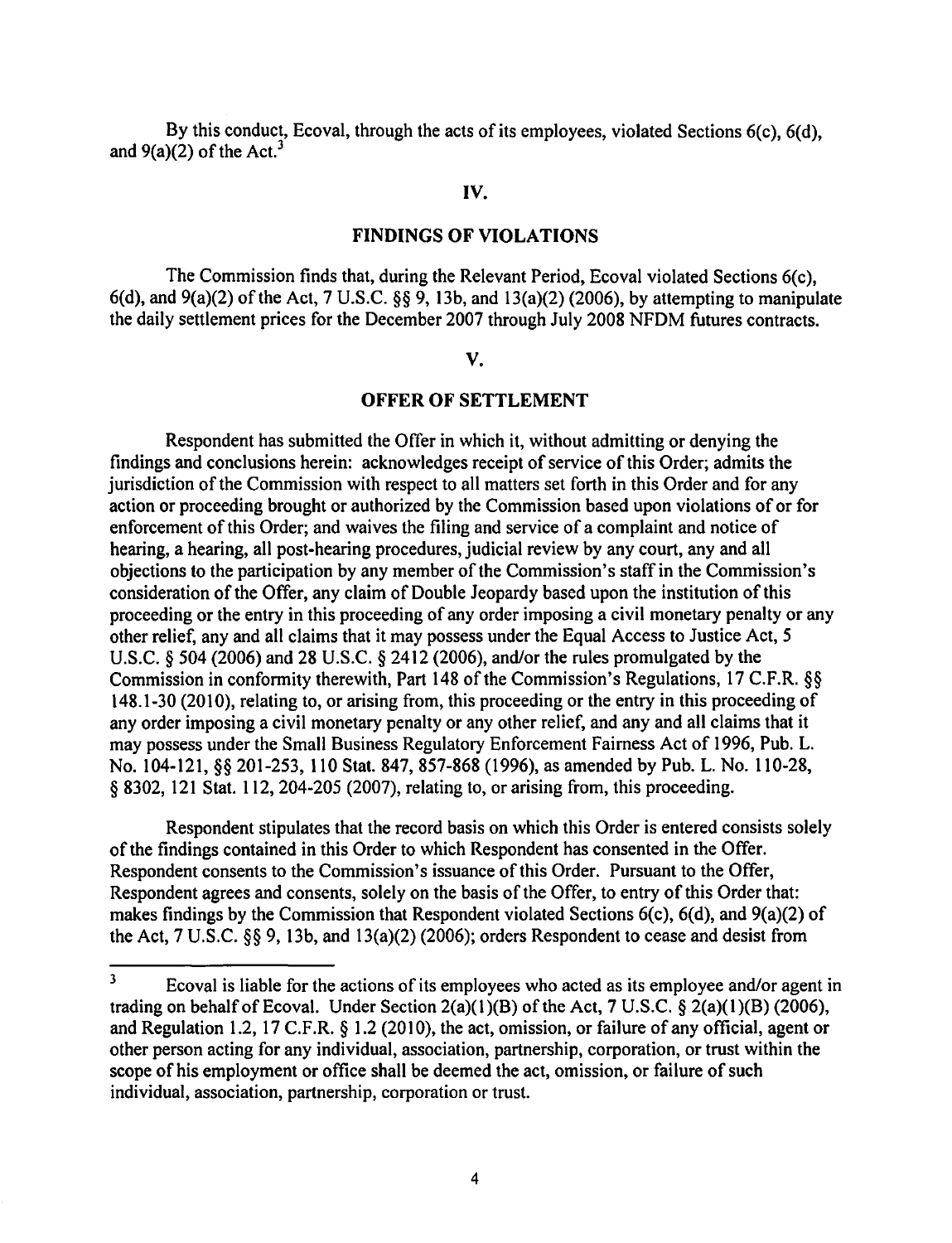violating the provisions of the Act, as amended, to be codified at  $7 \text{ U.S.C. }$  §1 et. seq., that it has been found to have violated; orders Respondent to pay a civil monetary penalty in the amount of one million four hundred and twenty-five thousand dollars (\$1,425,000), within ten (10) business days of the date of the entry of this Order; and orders Respondent to comply with the conditions and undertakings consented to in the Offer and as set forth in this Order.

Upon consideration, the Commission has determined to accept the Offer.

#### VI.

#### ORDER

#### Accordingly, IT IS HEREBY ORDERED THAT:

- 1. Respondent Ecoval shall cease and desist from violating Sections  $6(c)$ ,  $6(d)$ , and  $9(a)(2)$ of the Act, as amended by the Food, Conservation, and Energy Act of 2008, Pub. L. No. 110-246, Title XIII (the CFTC Reauthorization Act of 2008), §§ 13101-13204, 122 Stat. 1651 (enacted June 18, 2008);
- 2. Respondent shall pay a civil monetary penalty in the amount of one million four hundred and twenty-five thousand dollars  $(\$1,425,000)$  within ten (10) days of the date of the entry of this Order. If this civil monetary penalty is not paid within ten  $(10)$  days of the date of the entry of this Order, then post-judgment interest shall accrue commencing on the date of entry of this Order and shall be determined by using the Treasury Bill rate prevailing on the date of entry of this Order pursuant to  $28$  U.S.C. § 1961. Respondent shall pay its civil monetary penalty by electronic funds transfer, U.S. postal money order, certified check, bank cashier's check, or bank money order. If payment is to be made other than by electronic funds transfer, the payment shall be made payable to the Commodity Futures Trading Commission and sent to the address below:

Commodity Futures Trading Commission Division of Enforcement Attn: Marie Bateman - AMZ-300 DOT/FAA/MMAC 6500 S. MacArthur Blvd. Oklahoma City, OK 73169 Telephone: (405) 954-6569

If payment by electronic funds transfer is chosen, Respondent shall contact Marie Bateman or her successor at the above address to receive payment instructions and shall fully comply with those instructions. The Respondent shall accompany payment of the civil monetary penalty with a cover letter that identifies the Respondent and the name and docket number of this proceeding. The Respondent shall simultaneously transmit copies of the cover letter and the form of payment to: (1) the Director, Division of Enforcement, Commodity Futures Trading Commission, Three Lafayette Centre, 1151 21st Street, NW, Washington, DC 20581; and (2) the Chief, Office of Cooperative Enforcement, Division ofEnforcement, Commodity Futures Trading Commission at the same address. In